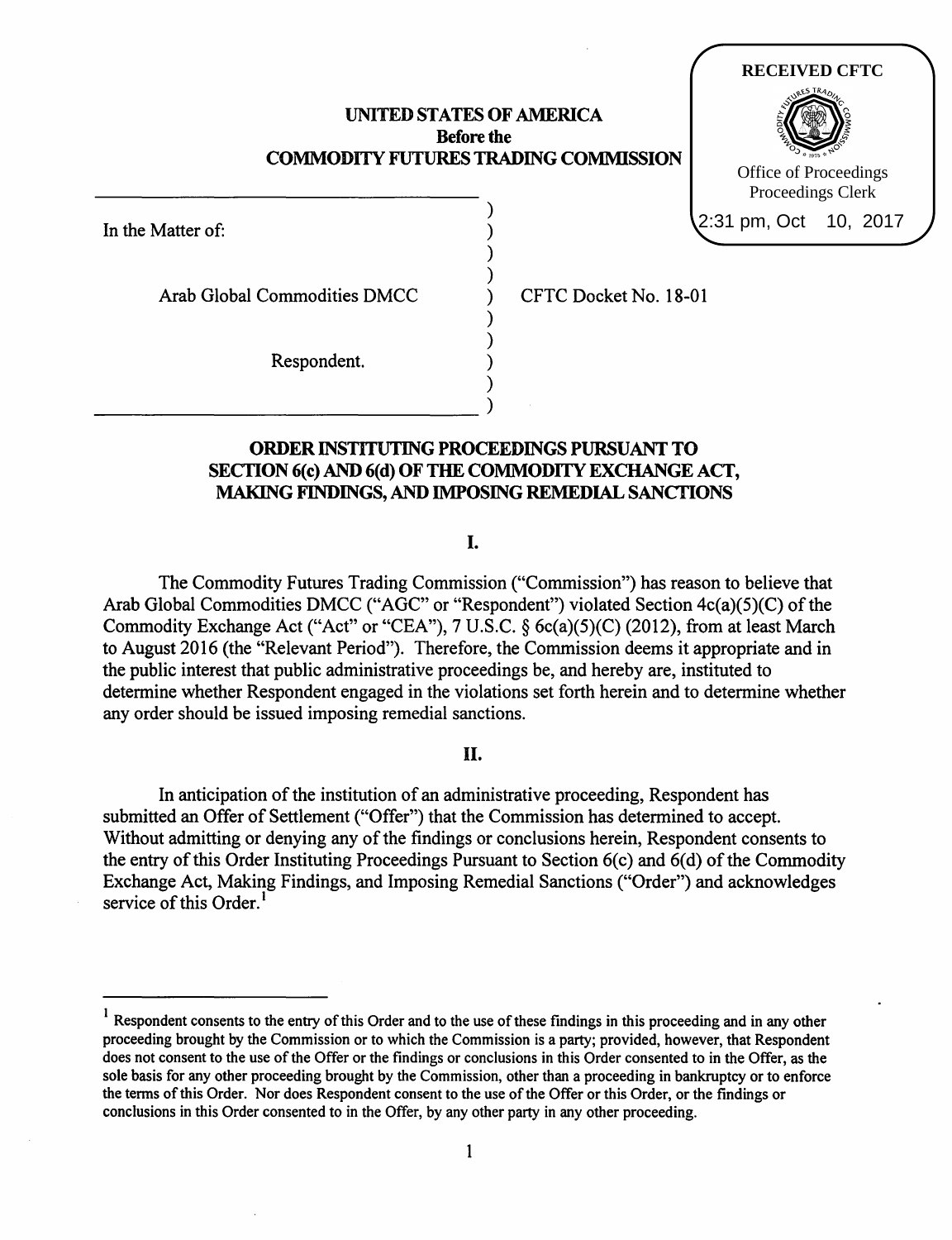The Commission finds the following:

## A. SUMMARY

From at least March to August 2016, one or more AOC traders engaged in the disruptive practice of"spoofing" (bidding or offering with the intent to cancel the bid or offer before execution) with respect to Copper futures contracts traded on the Commodity Exchange, Inc. ("COMEX"). This spoofing conduct violated Section  $4c(a)(5)(C)$  of the Act, 7 U.S.C. § 6c(a)(5)(C) (2012). Moreover, AOC failed to implement adequate policies and procedures to monitor its employees' trading for spoofing, and failed to respond adequately to a warning concerning spoofing by an AOC trader ("Trader A") from its Futures Commission Merchant ("FCM").

## B. RESPONDENT

Arab Global Commodities DMCC ("AOC") has been incorporated with the Dubai Multi Commodities Centre since 2005. AOC is a registered Broker and Clearing Member of Dubai Gold and Commodity Exchange ("DOCX"). AOC maintains offices in Dubai, as well as in several cities in India. It has never been registered with the Commission in any capacity.

# C. FACTS

AOC is a proprietary trading firm that utilized algorithmic and manual trading strategies. During the Relevant Period, AOC employed approximately 25 traders, including at least one trader, Trader A, who engaged in spoofing on the COMEX Copper futures market. Trader A generally spoofed after business hours, when Trader A traded from home. Trader A repeatedly used the same spoofing pattern: (1) place a small order (generally less than 10 lots) on one side of the book, generally one or two levels away from the best bid/offer; (2) shortly thereafter, place a large order or a series orders (generally more than 100 lots) on the other side of the book, with the intent to cancel those orders before execution; and (3) once the smaller order is filled in whole or in part, cancel the large orders resting on the opposite side of the book before those orders could be filled.

Trader A deployed this spoofing strategy regularly during the Relevant Period. In certain instances, it appears that Trader A was using another AOC trader's account to hide Trader A's spoofing.

Prior to the Relevant Period, AOC did not have an anti-spoofing policy, nor did it train its traders or managers with respect to the CEA and exchange prohibitions against spoofing. During the Relevant Period, AOC did not monitor Trader A's COMEX trading, and therefore did not detect Trader A's spoofing. Furthermore, although AGC's FCM relayed its suspicions to one of AGC's branches, the issue was not effectively elevated to AGC decision-makers, with the result that AOC did not adequately address the issue until it was notified by the Chicago Mercantile Exchange ("CME") that CME had commenced an investigation. AGC promptly terminated Trader A.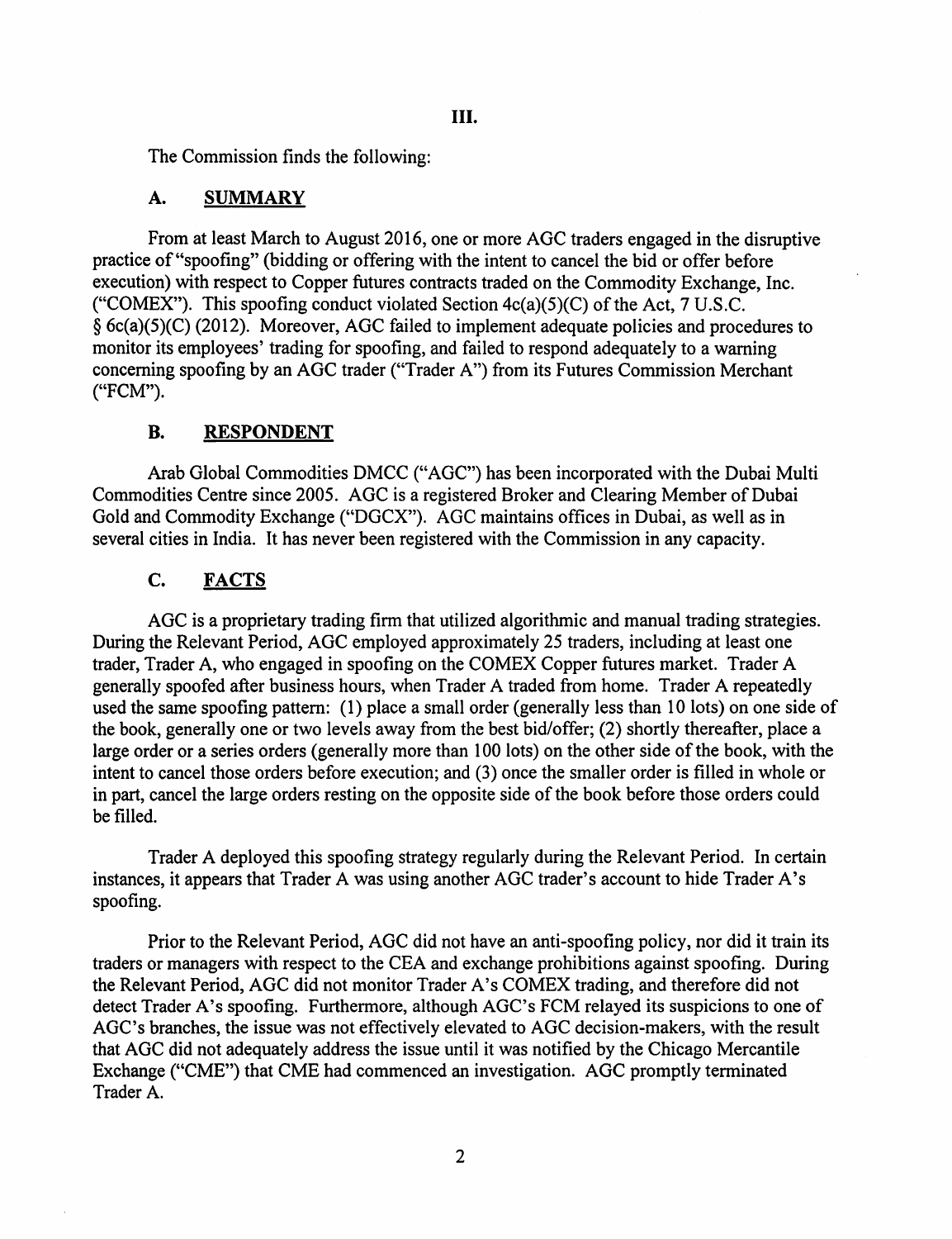In accepting AGC's Offer, the Commission recognizes AGC's assistance during the investigation. In addition, the Commission notes that AOC resolved the matter with the Commission at an early stage of the investigation and proactively implemented remedial measures and processes to deter similar misconduct in the future, including implementing significant structural, compliance, and policy measures, as well as updating its training to reflect the prohibition against spoofing.

# IV.

## LEGAL DISCUSSION

#### A. Section  $4c(a)(5)(C)$  of the Act—Spoofing Violations

Section  $4c(a)(5)(C)$  of the Act, 7 U.S.C. §  $6c(a)(5)(C)$  (2012), makes it unlawful for "[a]ny person to engage in any trading, practice, or conduct on or subject to the rules of a registered entity that  $\dots$  is, is of the character of, or is commonly known to the trade as, 'spoofing' (bidding or offering with the intent to cancel the bid or offer before execution)." *See also United States v. Coscia,* No. 16-3017, 2017 WL 3381433, at \*7 (7th Cir. Aug. 7, 2017) (holding that because the CEA clearly defines spoofing, it provides adequate notice of prohibited conduct). As described above, Trader A entered into multiple bids or offers on a registered entity with the intent to cancel the bids or offers before execution, in violation of Section  $4c(a)(5)(C)$  of the Act. *See, e.g., CFTC v. Oystacher,* 203 F. Supp. 3d 934, 942 (N.D. Ill. 2016) (denying motion for judgment on the pleadings, holding that allegations of placing "both bids and offers with the intent to cancel those bids or offers before execution" constitutes "trading behavior [that] falls within the Spoofing Statute's defined prohibition."); *CFTC v. Nav Sarao Futures Limited PLC,* No. 15-CV-3398, 2016 WL 8257513, at \*10 (N.D. Ill. Nov. 14, 2016) (consent order) (finding that defendants engaged in spoofing techniques by, among other things, "plac[ing] tens of thousands of bids and offers for the E-Mini S&P contract with the intent of cancelling those bids and offers before execution *(i.e.,*  Spoof Orders) ..."); *CFTC v. Khara,* No. 15-CV-03497, ECF 35 at 6 (S.D.N.Y. Mar. 31, 2016) (consent order) (finding that "Defendants ... engaged in unlawful disruptive trading practices or conduct in the gold and silver futures markets  $\dots$  that were, were of the character of, or were commonly known to the trade as 'spoofing' (bidding and offering with the intent to cancel the bid or offer before execution)."); *In re Posen,* CFTC No. 17-20, 2017 WL 3216576, at \*2 (July 26, 2017) (manual trader "entered into thousands of bids or offers on a registered entity with the intent to cancel the bids or offers before execution in violation of Section  $4c(a)(5)(C)$  of the Act").

#### B. Respondent AGC Is Liable for the Acts of Its Agents

Section  $2(a)(1)(B)$  of the Act, 7 U.S.C. §  $2(a)(1)(B)$  (2012), and Commission Regulation ("Regulation") 1.2, 17 C.F.R.  $\S$  1.2 (2016), provide that the act, omission, or failure of any official, agent, or other person acting for any individual, association, partnership, corporation, or trust within the scope of his employment or office shall be deemed the act, omission, or failure of such individual, association, partnership, corporation, or trust. Under Section 2(a)(1)(B) and Regulation 1.2, principals are strictly liable for the actions of their agents. *See, e.g., Rosenthal & Co. v. CFTC,* 802 F.2d 963, 966 (7th Cir. 1986) ("[W]e have no doubt that section 2(a)(l) imposes strict liability on the principal ... , provided, of course, as the statute also states expressly, that the agent's misconduct was within the scope or (equivalently but more precisely) in furtherance of the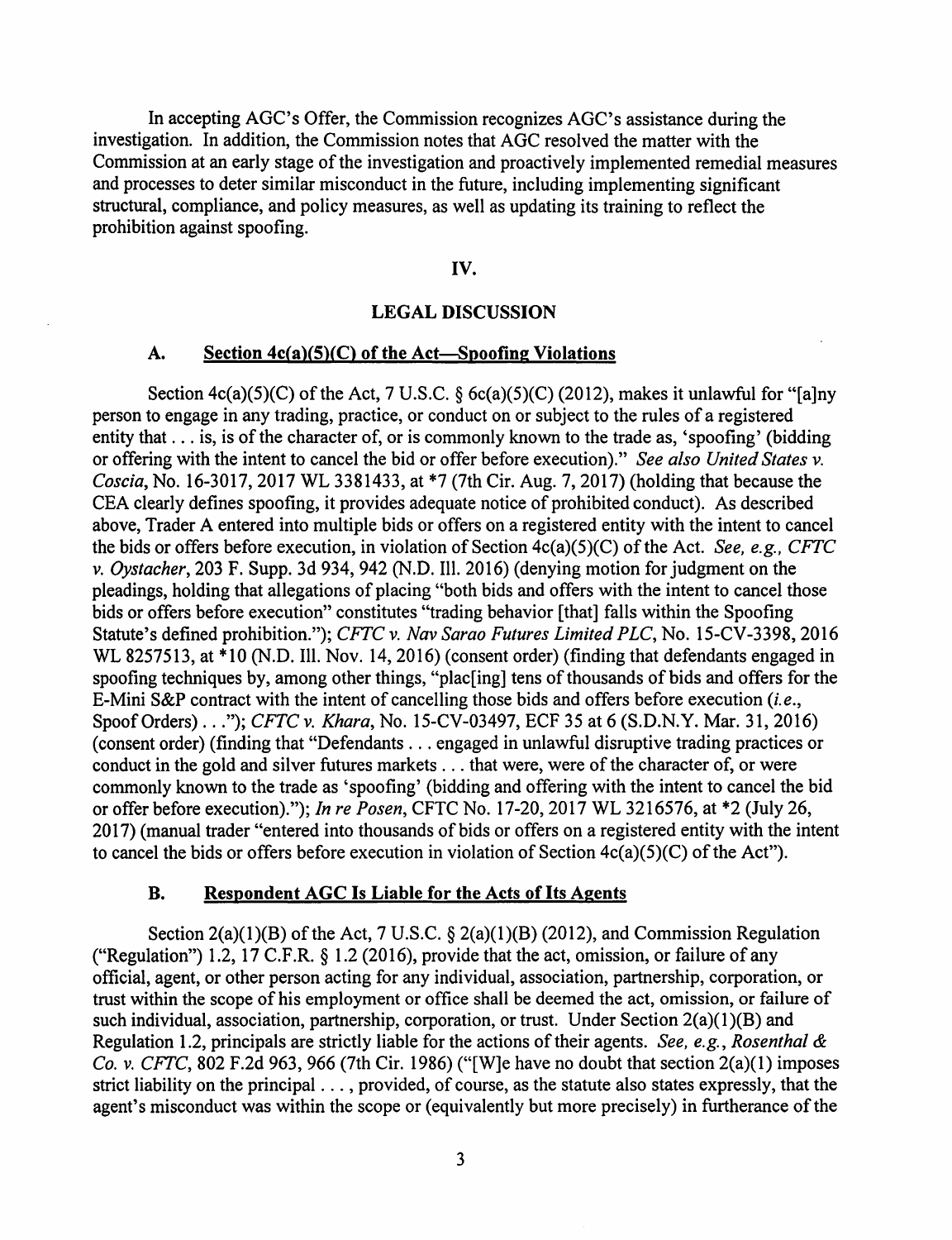agency."); *Dohmen-Ramirez* & *Wellington Advisory, Inc. v.* CFTC, 837 F.2d 847, 857-58 (9th Cir. 1988) ("We agree with the reasoning of the Seventh Circuit that because the language of section 2(a)(l) expressly imputes the agent's wrongdoing to the principal, it imposes strict liability.").

Trader A engaged in the conduct described herein within the course and scope of Trader A's employment at AGC. Therefore, AGC is liable for the acts, omissions and failures of Trader A, as described above, that constituted violations of Section 4c(a)(5)(C) of the Act.

v.

# FINDINGS OF VIOLATIONS

Based on the foregoing, the Commission finds that AOC violated Section 4c(a)(5)(C) of the Act, 7 U.S.C. § 6c(a)(5)(C) (2012).

## VI.

#### .OFFER OF SETTLEMENT

AOC has submitted an Offer in which it, without admitting or denying the findings and conclusions herein:

- A. Acknowledges receipt of service of this Order;
- B. Admits the jurisdiction of the Commission to all the matters set forth in this Order and for any action or proceeding brought or authorized by the Commission based on a violation of or enforcement of this Order;
- C. Waives:
	- (1) the filing and service of a complaint and notice of hearing;
	- $(2)$  a hearing;
	- (3) all post-hearing procedures;
	- (4) judicial review by any court;
	- $(5)$  any and all objections to the participation by any member of the Commission's staff in the Commission's consideration of the Offer;
	- (6) any and all claims that it may possess under the Equal Access to Justice Act, 5 U.S.C. § 504 (2012) and 28 U.S.C. § 2412 (2012), and/or the rules promulgated by the Commission in conformity therewith, Part 148 of the Regulations, 17 C.F.R. pt. 148 (2017), relating to, or arising from, this proceeding;
	- (7) any and all claims that it may possess under the Small Business Regulatory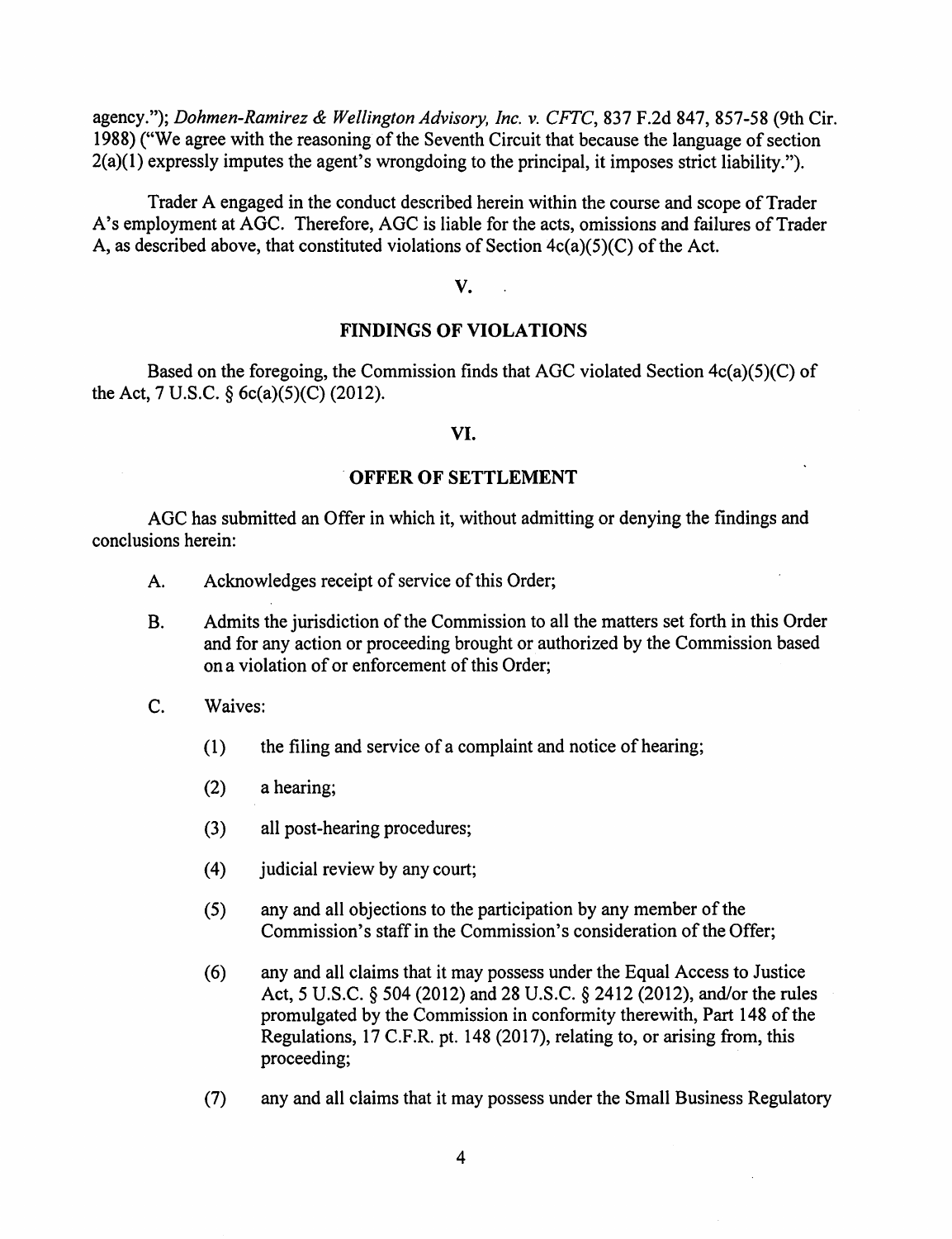Enforcement Fairness Act of 1996, Pub. L. No. 104-121, §§ 201-53, 110 Stat. 847, 857-74 (codified as amended in scattered sections of 5 U.S.C. and 15 U.S.C.), relating to, or arising from, this proceeding; and

- (8) any claims of Double Jeopardy based upon the institution ofthis proceeding or the entry in this proceeding of any order imposing a civil monetary penalty or any other relief;
- D. Stipulates that the record basis on which this Order is entered shall consist solely of the findings contained in this Order to which AOC has consented in the Offer; and
- E. Consents, solely on the basis of the Offer, to the Commission's entry of this Order that:
	- (1) makes findings by the Commission that AGC violated Section  $4c(a)(5)(C)$ of the Act, 7 U.S.C.  $\S$  6c(a)(5)(C) (2012);
	- (2) orders Respondent to cease and desist from violating Section  $4c(a)(5)(C)$  of the Act;
	- (3) orders Respondent to pay a civil monetary penalty in the amount of three hundred thousand U.S. dollars (\$300,000), plus post-judgment interest; and
	- (4) orders the Respondent and its successors and assigns to comply with the conditions, and representations consented to in the Offer and as set forth in Part VII of this Order.

Upon consideration, the Commission has determined to accept the Offer.

## VII.

## **ORDER**

Accordingiy, IT IS HEREBY ORDERED THAT:

- A. Respondent shall cease and desist from violating Section  $4c(a)(5)(C)$  of the Act, 7 U.S.C. § 6c(a)(5)(C) (2012).
- B. Civil Monetary Penalty

1. Respondent shall pay a civil monetary penalty in the amount of three hundred thousand U.S. dollars (\$300,000) (the "CMP Obligation"). If the CMP Obligation is not paid in full within ten days of the date of entry of the Order, then post-judgment interest shall accrue on the CMP Obligation beginning on the date of entry of the Order and shall be determined by using the Treasury Bill rate prevailing on the date of entry of the Order pursuant to 28 U.S.C.  $\S$  1961 (2012).

2. Respondent shall pay the CMP Obligation by electronic funds transfer, U.S. postal money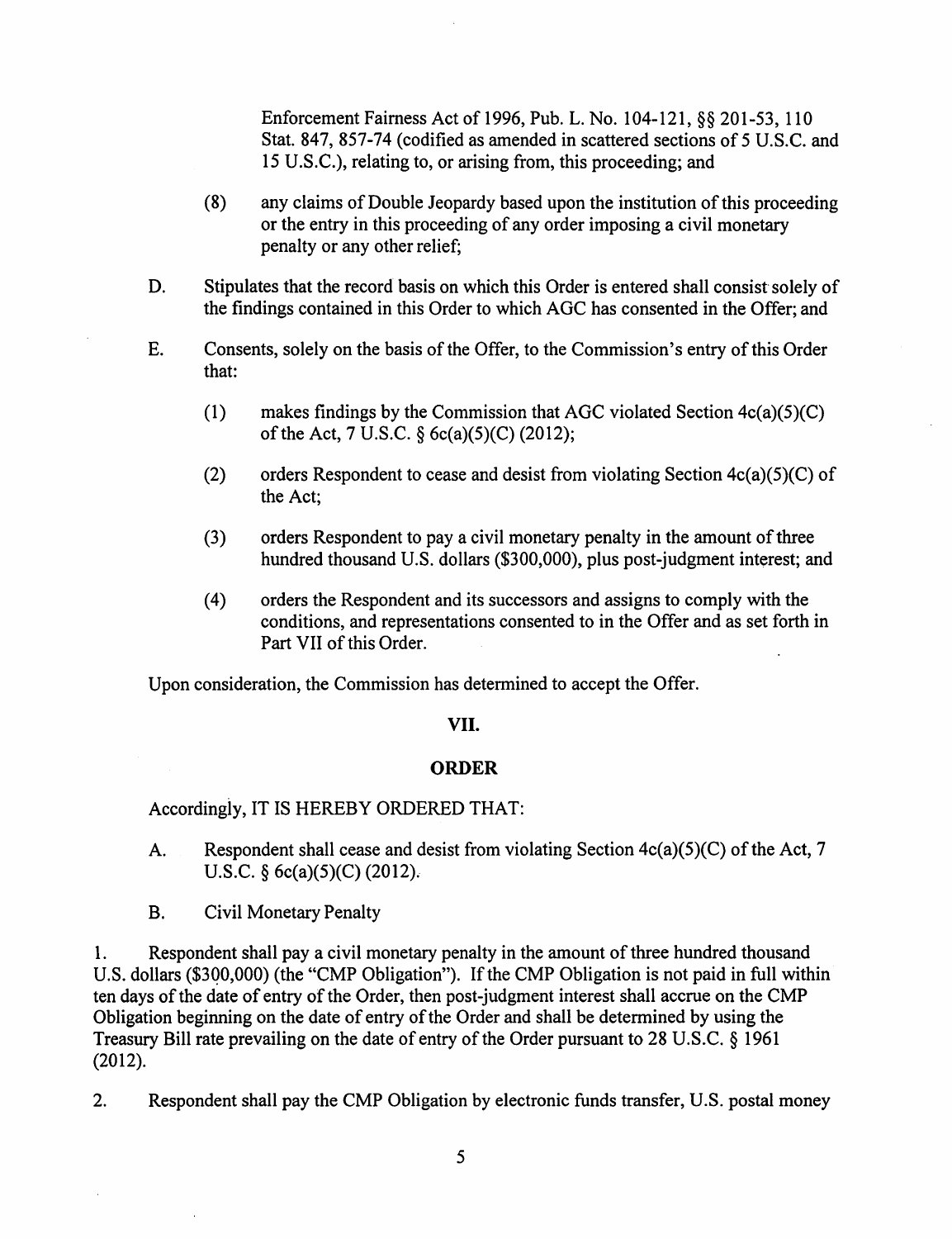order, certified check, bank cashier's check, or bank money order. If payment is to be made other than by electronic funds transfer, Respondent shall make the payment payable to the Commodity Futures Trading Commission, and sent to the address below:

> Commodity Futures Trading Commission Division of Enforcement ATTN: Accounts Receivables DOT/FAAIMMAC/AMZ-341 CFTC/CPSC/SEC 6500 S. MacArthur Blvd. Oklahoma City, OK 73169 (405) 954-7262 office (405) 954-1620 fax nikki.gibson@faa.gov

If payment is to be made by electronic transfer, Respondent shall contact Nikki Gibson or her successor at the above address to receive payment instructions and shall fully comply with those instructions. Respondent shall accompany payment of the CMP Obligation with a cover letter that identifies Respondent and the name and docket number of this proceeding. Respondent shall simultaneously transmit copies of the cover letter and the form of payment to the Chief Financial Officer, Commodity Futures Trading Commission, Three Lafayette Centre, 1155 21st Street, NW, Washington, D.C. 20581.

C. Respondent shall comply with the following conditions and undertakings set forth in the Offer:

1. Public Statements: Respondent agrees that neither it nor any of its successors, assigns, agents or employees under their authority or control shall take any action or make any public statement denying, directly or indirectly, any findings or conclusions in this Order, or creating, or tending to create, the impression that this Order is without a factual basis; provided, however, that nothing in this provision shall affect Respondent's (i) testimonial obligations; or (ii) right to take legal positions in other proceedings to which the Commission is not a party.

2. Cooperation with the Commission: Respondent shall cooperate fully and expeditiously with the Commission, including the Commission's Division of Enforcement, in this action, and in any current or future Commission investigation or action related thereto. Respondent shall also cooperate in any investigation, civil litigation, or administrative matter related to, or arising from, the subject matter of this action. As part of such cooperation, Respondent agrees to:

- a. preserve and produce to the Commission in a responsive and prompt manner, as requested by the Division's staff, all non-privileged documents, information, and other materials wherever located, in the possession, custody, or control of Respondent; that are related to the subject matter of this proceeding;
- b. accept service by mail, electronic mail, or facsimile transmission of notices or subpoenas for documents; and